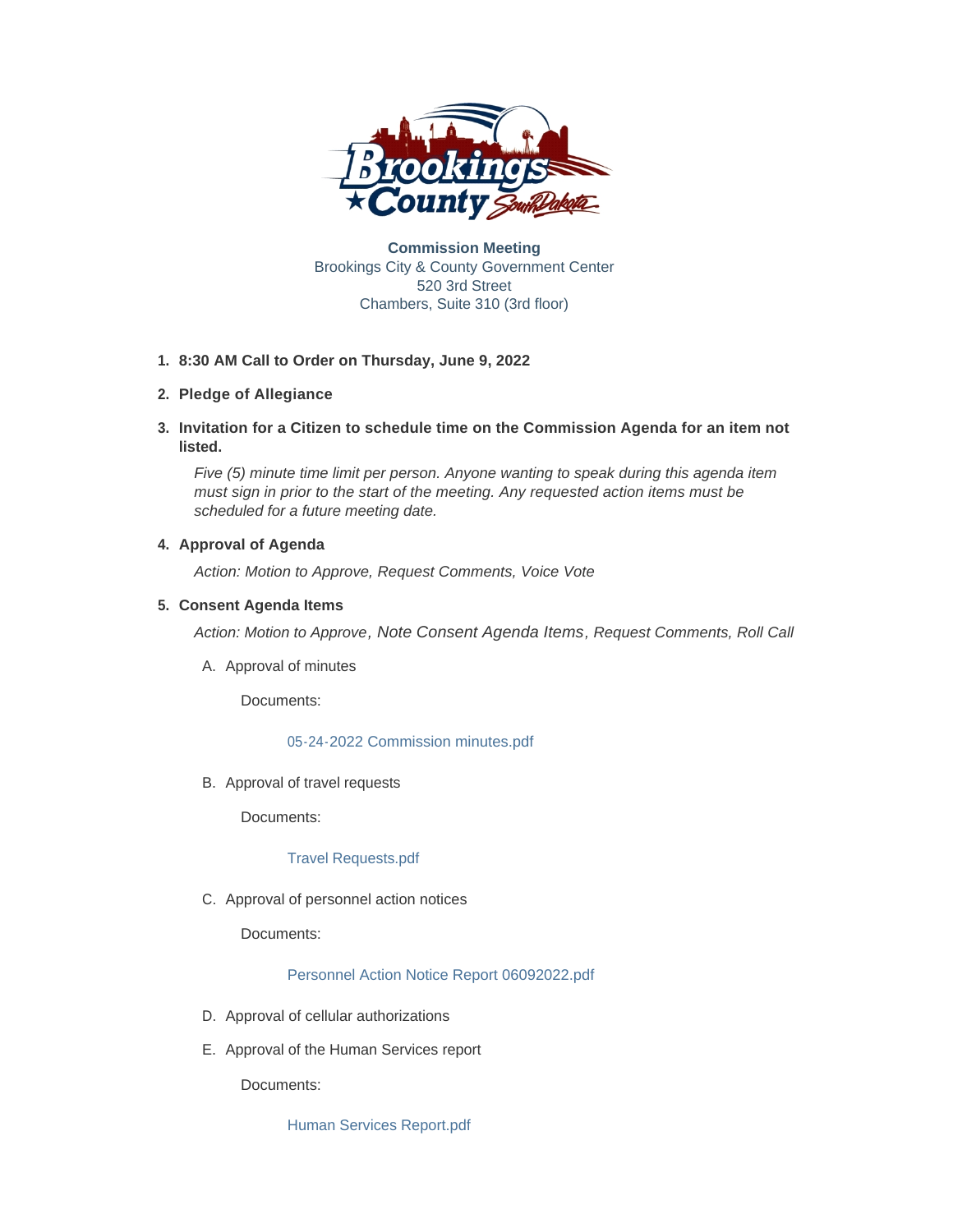## **Routine Business 6.**

A. Approval of claims

Action: Motion to Approve, Comments, Roll Call

Documents:

[6.9.22 CLAIMS.pdf](http://sd-brookingscounty2.civicplus.com/AgendaCenter/ViewFile/Item/12386?fileID=10355) [6.1.22 special claim 1.pdf](http://sd-brookingscounty2.civicplus.com/AgendaCenter/ViewFile/Item/12386?fileID=10356) [6.1.22 special claim 2.pdf](http://sd-brookingscounty2.civicplus.com/AgendaCenter/ViewFile/Item/12386?fileID=10357)

- B. Department Head reports
	- i. County Development Department

Documents:

## [County Dev Report.pdf](http://sd-brookingscounty2.civicplus.com/AgendaCenter/ViewFile/Item/12387?fileID=10358)

## **Scheduled Agenda Items 7.**

#### **Regular Business 8.**

A. Action to approve Resolution #22-21: a resolution amending Resolution #21-54: a resolution setting the official pay plan for 2022.

Action: Motion to Approve, Comments, Roll Call

Documents:

## [Res 22-21 Amending Res 21-54.pdf](http://sd-brookingscounty2.civicplus.com/AgendaCenter/ViewFile/Item/12388?fileID=10359)

B. Action to approve Agreement #22-61: a South Dakota Department of Transportation Agreement for use and restoration of detour and/or wet weather detour.

Action: Motion to Approve, Comments, Voice Vote

Documents:

## [Agr 22-61 DOT Weather Detour.pdf](http://sd-brookingscounty2.civicplus.com/AgendaCenter/ViewFile/Item/12389?fileID=10360)

C. Action to approve Agreement #22-62: an application for occupancy of right of way of county highways made by Mediacom.

Action: Motion to Approve, Comments, Voice Vote

Documents:

### [Agr 22-62 ROW Mediacom.pdf](http://sd-brookingscounty2.civicplus.com/AgendaCenter/ViewFile/Item/12390?fileID=10361)

D. Action to approve Agreement #22-63: Intergovernmental Contract and Coverage Document for the SDML Worker's Compensation Fund.

Action: Motion to Approve, Comments, Roll Call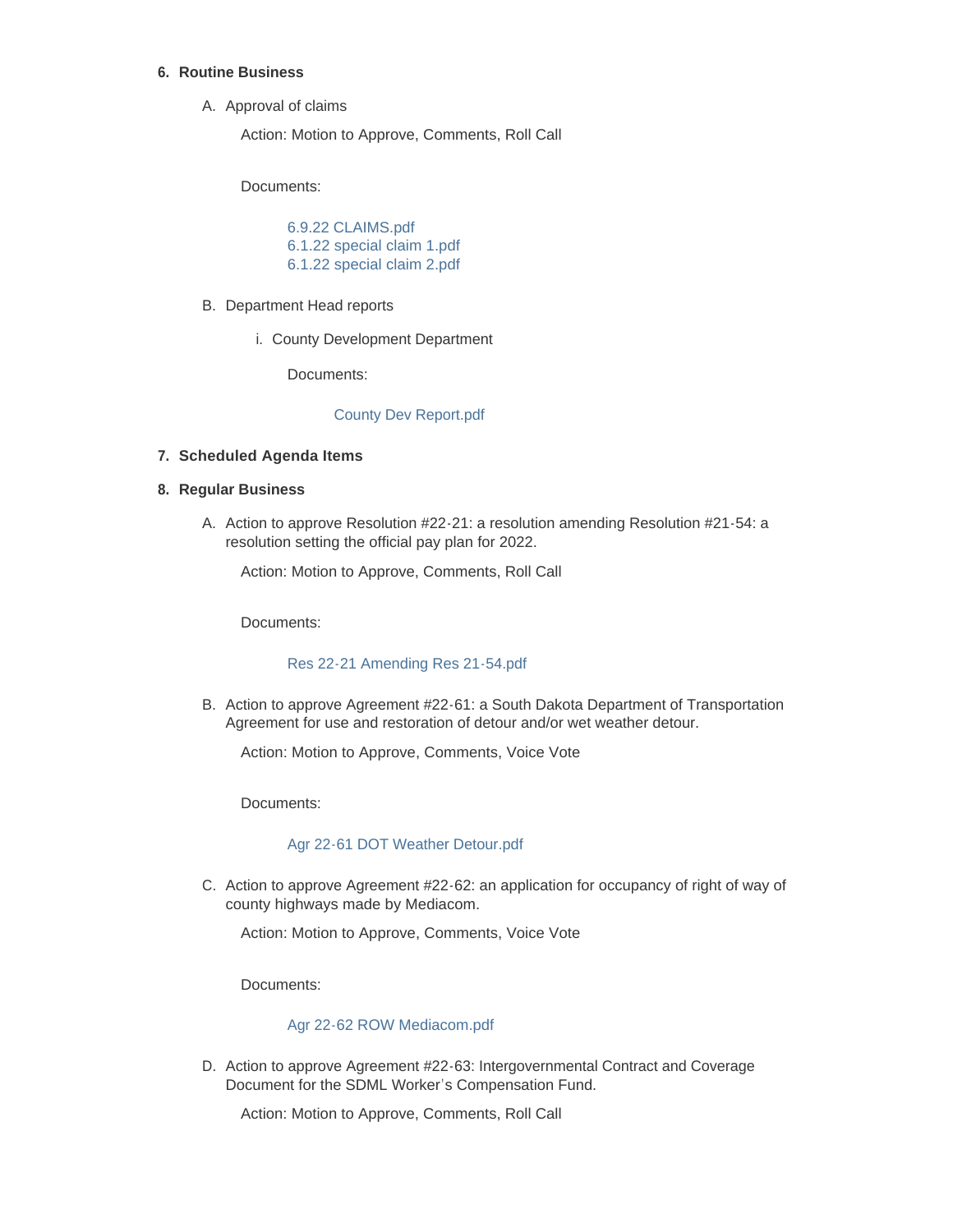Documents:

### [Agr 22-63 SDML Workers Comp Fund.pdf](http://sd-brookingscounty2.civicplus.com/AgendaCenter/ViewFile/Item/12391?fileID=10366)

E. Action to approve Change Order #014 for the Brookings County Detention Center project in the amount of \$13,763.

Action: Motion to Approve, Comments, Roll Call

Documents:

#### [Change Order 014 Detention Center.pdf](http://sd-brookingscounty2.civicplus.com/AgendaCenter/ViewFile/Item/12392?fileID=10363)

F. Discussion and possible action on repairs for the roof at the Highway Shop in Brookings and the Sinai Highway Shop.

#### **Canvas of the June 7, 2022 Primary Election Results 9.**

#### **Commission Department Director's Report 10.**

Documents:

[Commission Dept Report.pdf](http://sd-brookingscounty2.civicplus.com/AgendaCenter/ViewFile/Item/12395?fileID=10364) [Surplus Cash Analysis.pdf](http://sd-brookingscounty2.civicplus.com/AgendaCenter/ViewFile/Item/12395?fileID=10365)

#### **States Attorney's Office Report 11.**

#### **Commissioner Reports and Discussion Items 12.**

**Executive Session - in accordance with SDCL §1-25-2(1)(4): personnel and contract 13. negotiations.**

Action: Motion to Enter into Executive Session, Voice Vote Action: Motion to come out of Executive Session, Voice Vote

## **Adjournment 14.**

*Action: Motion to Approve, Voice Vote* 

## **Public Notices 15.**

- o June 6, Monday: Brookings County Employee Committee "Employee" Appreciation Celebration," BCOAC 11:00 AM - 2:00 PM
- o June 9, Thursday: Commission meeting different date to be able to canvas the June Primary election
- o June 13, Monday: Joint City & County Planning Commission meeting, time TBD
- o June 14, Tuesday: 8:30 AM Budget Hearing, Community Room of the Government Center
- o June 14, Tuesday: Joint session with the Brookings City Council at 5:00 PM in the Government Center Chambers to hear the housing study presentation.
- o June 23, Thursday: Safety Week picnic at BCOAC, 11:00 AM 2:00 PM
- ¡ July 4, Monday: County offices closed in honor of the Independence Day holiday